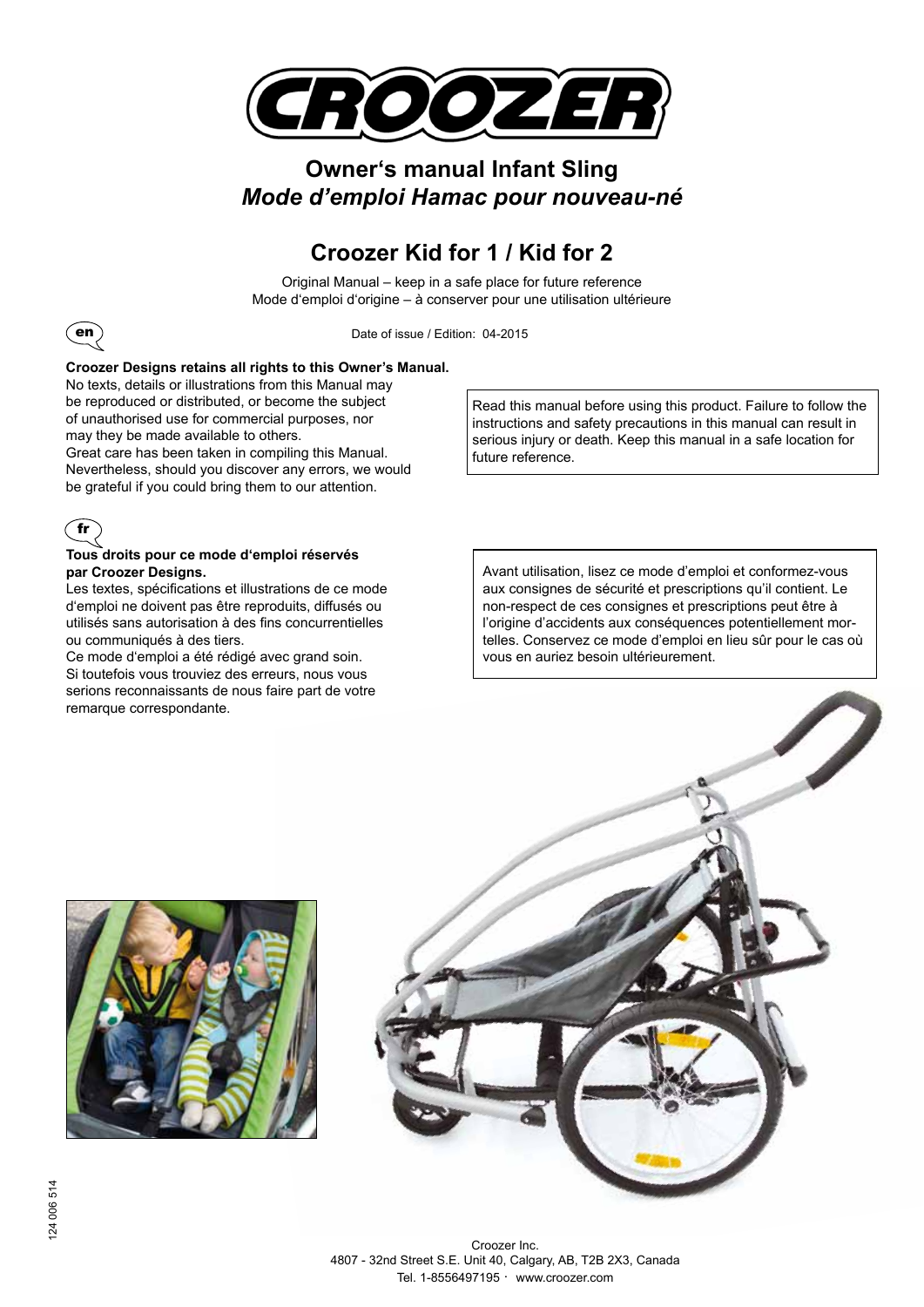## **Safety Guidelines** en

#### **Symbols and warnings**

 $\sqrt{N}$ 

## **DANGER!**

*DANGER indicates a hazardous situation which, if not avoided, will result in death or serious injury.*

### **WARNING!**

*WARNING indicates a hazardous situation which, if not avoided, could result in death or serious injury.*

## **CAUTION!**

*CAUTION indicates a hazardous situation which, if not avoided, could result in minor or moderate injury.*

## **NOTICE**

*NOTICE indicates a situation which, if not avoided, could result in damage to the Infant Sling or the Croozer Kid or the environment.*

*Tip: In this manual, "Tip" indicates helpful advice about the use or maintenance of the Infant Sling.* 

#### **Who can use the Infant Sling?**

The Infant Sling is intended for use with infants between approx. four weeks and 10 months of age who are unable to sit upright unassisted in the Stroller or Jogger mode, but not in the Trailer mode. The Infant Sling is not allowed to be used with infants with a height of more than 30 inches (75 cm) or a weight of more than 22 lbs (10 kg).

| Dimensions W x H x D     | $7.5 \times 29 \times 6$ inch<br>$(19 \times 74 \times 16 \text{ cm})$                                        |
|--------------------------|---------------------------------------------------------------------------------------------------------------|
| Age Range                | 1 to 10 months (Stroller<br>and Jogger mode only)<br>Use of the Infant Sling in<br>the Trailer is prohibited. |
| Maximum Height of Infant | 30 inch (75 cm)                                                                                               |
| Maximum Weight of Infant | 22 lbs (10 kg)                                                                                                |
| For Use with Models      | Croozer Kid for 1 and<br>Croozer Kid for 2 from the<br>2011 model onwards                                     |

#### **How should the Infant Sling be used?**

This Infant Sling is intended for private use for carrying infants and can only be used with the Stroller and Jogger versions of the Croozer Kid for 1 and Croozer Kid for 2. The instructions and safety guidelines provided in this manual must be followed at all times. The Infant Sling must be properly installed to professional standards. The Croozer Kid for 1 can only be used with one Infant Sling. The Croozer Kid for 2 can be used with two Infant Slings. It is also possible to use the Croozer Kid for 2 with one Infant Sling and a second child who is able to sit upright unassisted.

#### **In what cases is the use of the Infant Sling strictly prohibited?**

Children between 1 and 10 months of age can be transported in an Infant Sling in the Stroller or Jogger mode, but not in the Trailer mode. Riding with children under 12 months of age in a bicycle trailer could result in serious injury. Consult your pediatrician before using the Infant Sling for jogging, or any activities other than casual walks.

The Infant Sling may not be used in other Croozer models or in child trailers, Strollers, or Joggers from other manufacturers because these other trailers, Strollers, or Joggers lack the required attachment sites. Never transport animals or cargo together with children. The use of the Infant Sling in the following situations is strictly prohibited: riding with children under 12 months of age in a bicycle trailer, commercial use, overloading or exceeding the maximum weight and height of the infant, the use of an improperly installed or damaged/defective Infant Sling, or use in a Stroller, or Jogger that has been involved in an accident. Furthermore, certain children may not be permitted to use the Infant Sling owing to a medical condition. Croozer Inc. will not be liable for any damages resulting from non compliance with these requirements.

#### **Warnings**



### **Read and observe this manual**

*This manual contains information that is extremely important for the safe transport of your infant. Therefore, it is essential that you read the entire manual carefully and follow the instructions closely. If you should experience difficulties understanding any of the information or instructions, please contact your Croozer dealer. Keep this manual handy at all times for future reference. If you loan or sell your Infant Sling, pass on this manual to the new user. It is also vitally important that you read and observe the instructions provided in the manual of the Croozer Kid.*

**WARNING!** 

#### **Legal requirements for transporting infants**

*Be sure to observe all laws that apply to the transport of children in child trailers, Strollers, and Joggers. Some countries prohibit the transport of children in child trailers or prescribe certain age limits. In case of doubt, be sure to familiarize yourself with the legal requirements of the country in which you plan to use the Infant Sling with the Croozer Kid.* 

#### **Correct installation**

*The Infant Sling must be properly installed to professional standards. Follow the instructions on correct attachment. If you should experience difficulties with the installation, please contact your Croozer dealer. An improperly installed Infant Sling could become loose or fall off while pushing your Croozer, resulting in accidents with serious injury or death.*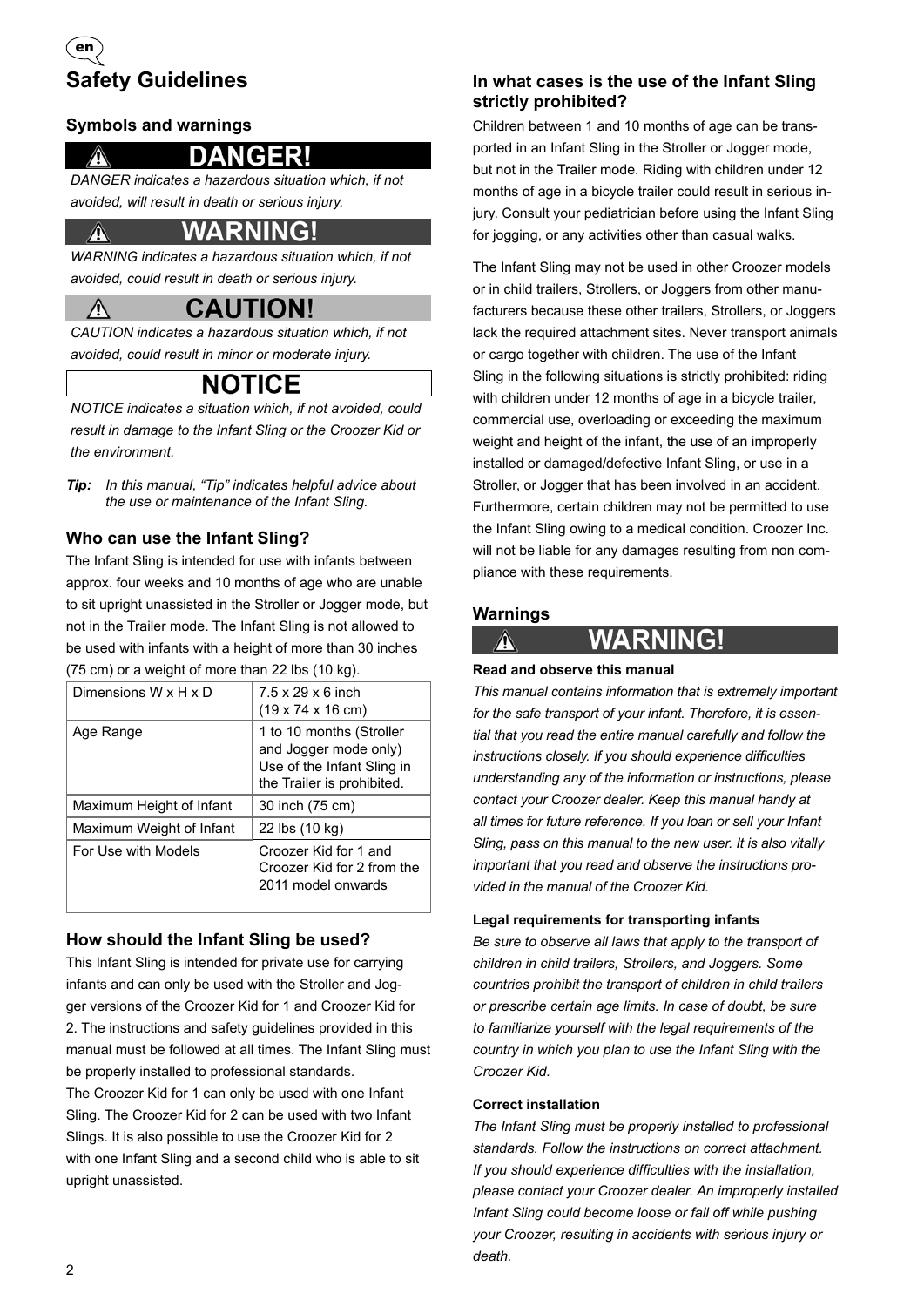*The Infant Sling must be pulled taut. When pressure is applied, it should only yield slightly. If the Infant Sling is too loose, the infant could be tossed around in extreme situations, which could lead to serious injury or death.*

*Plastic bags and packaging materials can be dangerous! To avoid danger of suffocation, keep plastic bags and packaging away from babies and children. Babies and children could pull plastic bags or packaging over their heads and suffocate.*

#### **Buckle up!**

*Infants sitting in the Infant Sling of a Croozer Kid must be strapped into the safety harnesses at all times. Follow the instructions provided in this manual for fastening the safety harnesses correctly. Infants who are not properly secured in a safety harness could sustain life-threatening injuries in the case of accidents or sudden stopping.*

*Check all buckles of the Infant Sling to make sure that they are securely fastened. Improper attachment could result in serious injury or death to the occupant in the event of an accident.*

*The shoulder straps must fit comfortably yet snugly over the infant's shoulders to ensure that the infant is held securely in the Infant Sling. If the straps are too loose, the safety harness may not be able to hold the infant securely, and, in the event of an accident, the infant could slip out, resulting in serious injury or death. Straps that are too tight can cause discomfort to the infant's shoulders.*

*Failure to adjust the straps of the safety harness properly or to fasten the buckles correctly could result in accidents with serious injury or death.*

#### **Adult supervision**

*Never leave your child in the Infant Sling unattended, not even briefly! In your absence, hazardous, unforeseen situations could arise, including accidents with serious injury or death. It is the adult's responsibility to ensure that the ventilation and temperature in the Croozer is comfortable for the passengers at all times. Check on your infant frequently to make sure he or she is safe and comfortable in the Infant Sling.*

#### **Suitable accessories**

*Use only accessories that have been recommended and approved by Croozer Inc. These are the only accessories that can be used safely with the Infant Sling and the Croozer Kid. When in doubt, consult a Croozer dealer. Croozer Inc. cannot be held responsible for any damage resulting from the use of non-approved accessories.* 

#### **Folding the Croozer Kid**

*For transport, the Croozer Kid can be folded to a compact size with the Infant Sling installed. After unfolding, check all attachment sites of the Infant Sling and all locking mechanisms of the Croozer Kid. An improperly installed Infant Sling could become loose or fall off while pushing your Croozer, resulting in accidents with serious injury or death. Never attempt to fold the Croozer Kid with an infant in the Infant Sling. As a result, the infant could suffer serious injuries.*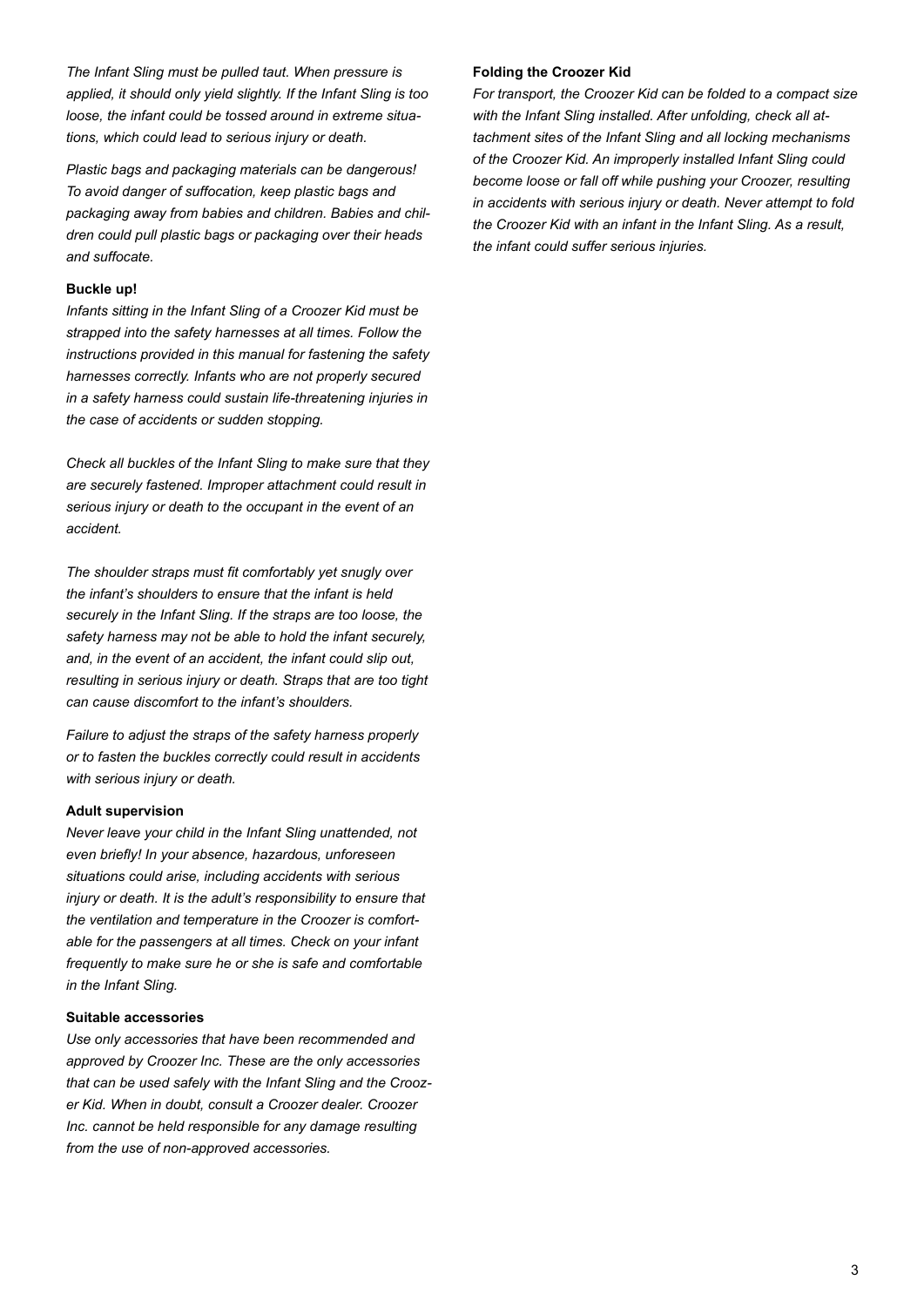#### **1. Performance characteristics**

The infant sling is suitable for

- Fitting to a Croozer Kid for 1 and Kid for 2 from the 2011 model onwards
- Carrying a baby aged between one month and ten months old in the Stroller and Jogger only
- Carrying a baby measuring up to 75 cm / 30 inches and weighing a maximum of 10 kg / 22 lbs.

#### **2. Intended Use**

#### **Use as intended**

The infant sling is intended for use, within the performance ranges specified above, for the private carriage of a baby in the Croozer Kid for 1 or Croozer Kid for 2 Carrier.

Only one infant sling may be fitted in the Croozer Kid for 1. In the Croozer Kid for 2 a baby can be carried in the infant sling as well as another child on the second seat, or a second infant sling may be fitted for another baby, as preferred. Use as intended also involves adhering to the instructions in this Owner's Manual as well as those in the Owner's Manual of the Carrier. (In order to aid understanding we have removed the outer body of the Carrier.)

#### **Use not as intended**

Any use that goes beyond the above is not as intended. Use not as intended is primarily the conveying of people together with animals, use of this Carrier on off-road terrain, use for commercial purposes, overloading, excessive speed and improper rectification of defects.

The manufacturer is not liable for damages arising from use that is not as intended – this is at the risk of the user.

#### **3. General Safety Instructions**

- Before fitting the infant sling please read these fitting instructions.
- If after reading the fitting instructions you do not feel confident enough to fit the infant sling correctly, please consult your retailer.
- Do not use the infant sling if your child is larger than the specified size or weight, or if, for whatever reason, your child does not feel happy in the infant sling, or the infant sling is not right for your child.
- For proper attachment of the infant sling ensure that all the instructions in the Owner's Manual are followed exactly. In particular, make sure the infant sling is correctly attached if you have folded the Carrier and then opened it out again.
- Check that the shoulder harness of the Carrier is correctly threaded through the belt slots of the infant sling. It should lie snugly over the baby's shoulders, and the crotch belt should be positioned between the legs of the baby.

#### WARNING

Check that the infant sling is correctly attached both to the frame and the seat of your Carrier. In the event of an accident, a seat that is inadequately or incorrectly attached may result in serious or even fatal injuries to your baby. For proper attachment of the infant sling ensure that all.

#### **AWARNING**

In the event of an accident, harnesses that are incorrectly fastened may result in serious or even fatal injuries to your baby.

#### **AWARNING**

Do not use the Infant Sling in the Bicycle Trailer Mode.

#### **4. Care of the Infant Sling**

For information on washing tolerance of the infant sling, please see the instructions on care that are attached to it.

#### **5. Folding the Croozer Kid Carrier**

You can fold your Croozer Kid without having to remove the infant sling!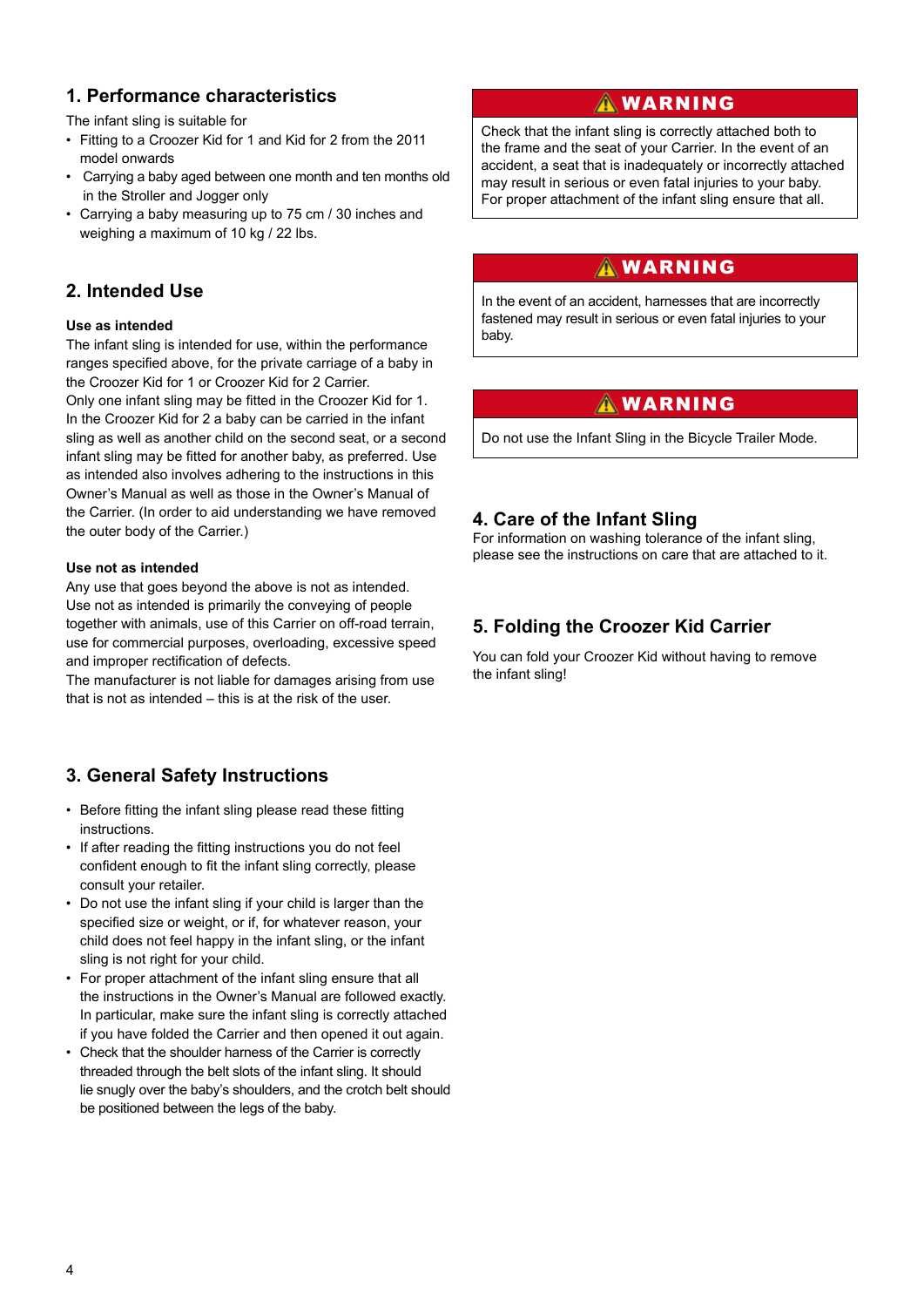## **Consignes de sécurité**

fr

 $\mathbb{A}$ 

 $\sqrt{2}$ 

#### **Symboles et avertissements**

#### **DANGER!**

*Cet avertissement signale un danger entraînant des blessures graves ou la mort en cas de non-exécution des consignes énoncées.*

#### **AVERTISSEMENT!**

*Cet avertissement signale un danger pouvant entraîner des blessures graves ou la mort en cas de non-exécution des consignes énoncées.*

#### **ATTENTION!**

*Cet avertissement signale un danger pouvant entraîner des blessures légères en cas de non-exécution des consignes énoncées.*

#### **AVIS**

*Cet avertissement signale un risque de dommage pour le Croozer Kid ou pour l'environnement en cas de nonexécution des consignes énoncées.*

*Conseil : Vous fournit un conseil sur l'utilisation du siège bébé.* 

#### **Pour qui le siège bébé convient-il ?**

Le siège bébé convient pour des bébés âgés environs de quatre semaines à dix mois (seulement Poussette et Poussette jogging) encore incapables de se tenir assis tout seuls. Le transport d'enfants seuls dans une remorque est interdit. La stature du bébé ne doit pas excéder 30 pouces (75 cm) ni son poids dépasser 22 lbs (10 kg).

| Dimensions I x h x prof.              | $7.5 \times 29 \times 6$ pouces<br>$(19 \times 74 \times 16 \text{ cm})$                                      |
|---------------------------------------|---------------------------------------------------------------------------------------------------------------|
| Âge pour lequel il est conçu          | 1 à 10 mois (seulement Pous-<br>sette et Poussette jogging)<br>L'utilisation dans l'remorque<br>est interdite |
| Taille pour laquelle il est conçu     | jusqu'à 30 pouces (75 cm)                                                                                     |
| Poids pour lequel il est conçu        | jusqu'à 22 lbs (10 kg)                                                                                        |
| Modèles pour lesquels il est<br>conçu | Croozer Kid for 1 et Croozer<br>Kid for 2 à partir de l'année<br>de modèle 2011                               |

#### **Pour quel(s) usage(s) le siège bébé est-il autorisé ?**

Ce siège bébé est destiné au transport de votre bébé dans le cadre d'un usage privé et conforme à ce mode d'emploi ; il ne doit être installé que dans les poussettes et poussettes jogging Croozer Kid for 1 et Croozer Kid for 2. Le montage doit être exécuté dans les règles de l'art.

Il n'est pas autorisé d'installer plus d'un siège bébé dans le Croozer Kid for 1. Il n'est pas autorisé d'installer plus de deux sièges bébé dans le Croozer Kid for 2. Vous pouvez également n'utiliser qu'un seul siège bébé et transporter en plus un enfant déjà capable de se tenir assis seul.

#### **Quand ne dois-je en aucun cas utiliser le siège bébé ?**

Le transport d'enfants de moins de 10 mois ou d'enfants qui ne se tiennent pas encore assis tout seuls est interdit et peut nuire gravement à leur santé. Les sièges et les ceintures de sécurité ont été conçus pour des enfants plus grands. Dans des situations dangereuses, le bébé pourrait glisser en-dessous des ceintures de sécurité et subir des blessures graves ou mortelles.

Le siège bébé ne doit être utilisé ni dans d'autres modèles Croozer, ni dans des remorques, poussettes ou poussettes jogging d'autres fabricants, dans lesquels il n'est pas possible de le fixer correctement.

Vous ne devez pas transporter de personnes en même temps que des animaux ou des objets. Le siège bébé ne doit être utilisé, ni pour un usage professionnel, ni en surcharge, ni en dépassant les poids et taille maximaux autorisés pour le bébé, ni s'il n'a pas été installé dans les règles de l'art et/ou que son état ou celui de la poussette ou de la poussette jogging pour enfant est défectueux, ni après un accident. Il peut également exister des contre-indications d'ordre médical. Le transport d'enfants de moins de 12 mois en remorque cyclable est interdit. En cas de dommages consécutifs au non-respect de ces préconisations, la société Croozer Inc. décline toute responsabilité.

#### **Avertissement**

 $\mathbb{A}$ 

#### **AVERTISSEMENT!**

**Lisez ces instructions et conformez-vous-y** *Ces instructions contiennent des informations très importantes quant à la sécurité de votre bébé quand vous le transportez. C'est pourquoi vous devez lire ces instructions avec la plus grande attention et vous y conformer en tous points. Dans le cas où vous ne comprendriez pas parfaitement quelque chose, adressez-vous à un revendeur spécialisé. Conservez ces instructions d'utilisation, vous pourriez en avoir besoin ultérieurement. Transmettez ces instructions d'utilisation à toute personne à qui vous revendriez ou donneriez le siège bébé. Conformez-vous également aux instructions d'utilisation de la Croozer Kid.*

**Dispositions légales relatives au transport de bébés** *Respectez la législation relative au transport d'enfants dans des remorques, poussettes ou poussettes jogging pour enfants. Dans certains pays, le transport d'enfants dans des remorques, poussettes ou poussettes jogging pour enfants est interdit ou soumis à une limite d'âge. En cas de doute, si vous souhaitez utiliser le siège bébé en combinaison avec le Croozer Kid, informez-vous au préalable.* 

#### **Installation correcte**

*Le siège bébé doit être monté dans les règles de l'art. Pour une installation correcte, conformez-vous aux instructions. En cas de doute relatif au montage, adressez-vous à un revendeur spécialisé. En cas de montage incorrect, le siège bébé pourrait se desserrer ou se détacher complètement en cours d'utilisation, et votre bébé pourrait subir des blessures potentiellement mortelles.*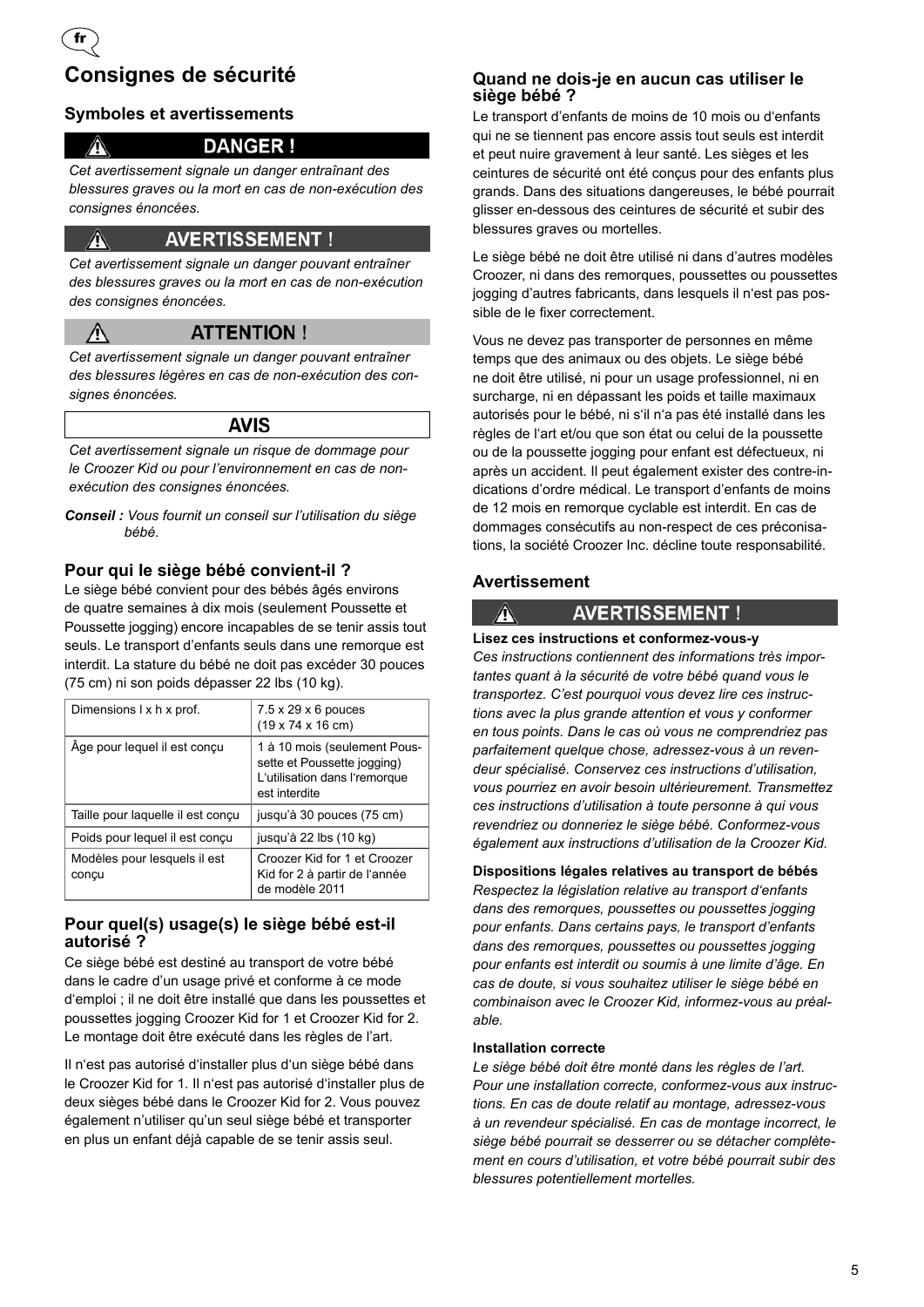*Le siège bébé doit être bien tendu. En charge, il ne doit se déformer que faiblement. Dans le cas où le siège bébé serait trop lâche, le bébé pourrait être violemment secoué dans des situations extrêmes, ce qui est susceptible d'occasionner des blessures potentiellement mortelles. Danger d'asphyxie ! Tenez tout matériau d'emballage éloigné des enfants. Les enfants peuvent s'asphyxier en mettant leur tête dans un emballage plastique.*

#### **Attacher le bébé**

*Attachez toujours votre bébé dans le siège du Croozer Kid. Conformez-vous aux instructions énoncées ici pour attacher correctement l'enfant avec le harnais de sécurité. En cas d'accident ou lors d'arrêts brusques, un bébé attaché de façon incorrecte pourrait subir des blessures potentiellement mortelles.*

*Assurez-vous que les trois boucles rapides sont bien verrouillées. En cas d'accident, des boucles mal fermées peuvent causer au bébé des blessures potentiellement mortelles.*

*L'espace libre entre les bretelles et les épaules du bébé devrait être le plus réduit possible afin d'assurer un maintien optimal du bébé dans le siège bébé. Si la bretelle est trop lâche, le bébé ne sera pas suffisamment plaqué dans son siège, ce qui, en cas d'accident, peut causer des blessures potentiellement mortelles. Si elle sont trop serrées, les bretelles peuvent induire un cisaillement douloureux pour le bébé.*

*Des sangles de sécurité trop lâches ou des boucles mal verrouillées peuvent occasionner en cas d'accident des blessures potentiellement mortelles à votre bébé.*

#### **Devoir de surveillance**

*Ne laissez jamais votre enfant sans surveillance dans le siège bébé, même pour un court instant ! Des situations de danger potentiellement mortel pourraient survenir de façon imprévue. Veillez à une ventilation suffisante et au maintien d'une température agréable. Veillez à ce que votre bébé soit à l'aise dans son siège bébé.*

#### **Accessoires adaptés**

*Utilisez exclusivement des accessoires préconisés et autorisés par Croozer Inc.. Eux seul peuvent être combinés avec le siège bébé et le Croozer Kid en toute sécurité. En cas de doute, adressez-vous à un revendeur spécialisé. La société Croozer Inc. décline toute responsabilité pour des dommages consécutifs à l'utilisation d'accessoires non autorisés.* 

#### **Pliage du Croozer Kid**

*Pour le transport, il est possible de plier le Croozer Kid en laissant le siège bébé monté. Après le dépliage, contrôlez les points de fixation du siège bébé et le verrouillage correct de l'armature du Croozer Kid. En cas de fixation incorrecte, le siège bébé pourrait se desserrer ou se détacher complètement en cours d'utilisation, et votre bébé pourrait subir des blessures potentiellement mortelles. Pendant le pliage, en aucun cas un bébé ne doit se trouver dans le siège bébé. Le bébé pourrait subir des blessures sérieuses.*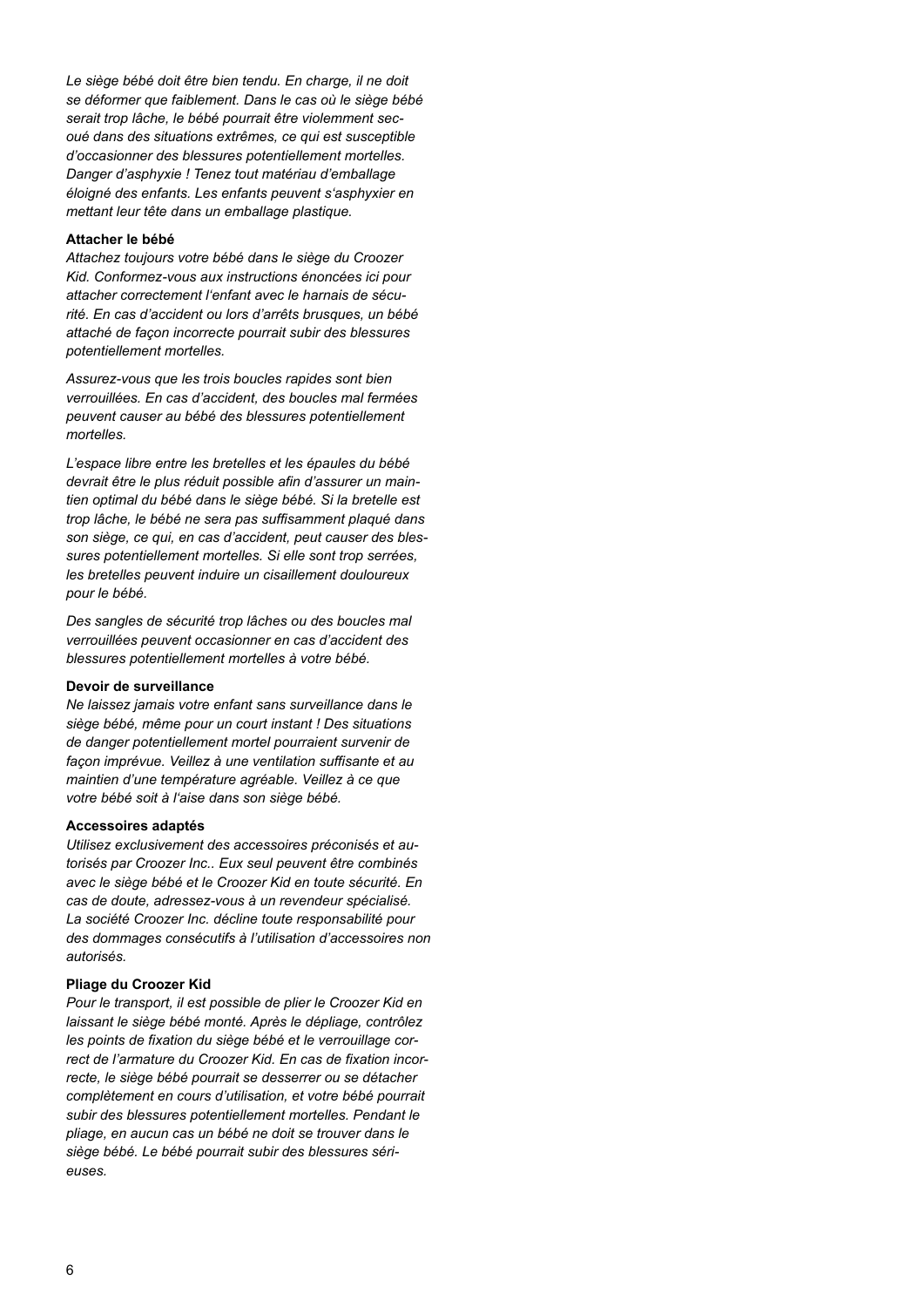#### **1. Caractéristiques de performance**

Ce Hamac pour nouveau-né convient

- à l'installation dans les modèles Croozer Kid for 1 & Kid for 2 à partir de l'année de modèle 2011,
- au transport d'un bébé d'un âge entre un et 10 mois (seulement Poussette et Poussette jogging),
- au transport d'un bébé d'une taille de jusqu'à 75 cm / 30 pouces et d'un poids jusqu'à 10 kg / 22 lbs.

#### **2. Usage prévu**

#### **Utilisation conforme**

Le Hamac pour nouveau-né est destiné au transport dans un cadre privé d'un bébé dans les limites énoncées ci-dessus dans une remorque à vélo Croozer Kid for 1 ou Croozer Kid for 2.

Dans un Croozer Kid for 1, un seul Hamac pour nouveau-né doit être installé. Dans le Croozer Kid for 2, un bébé peut être amené dans le Hamac pour nouveau-né et un autre enfant sur le deuxième siège, ou un deuxième siège peut être installé pour un autre bébé. Pour une utilisation conforme, il appartient à l'utilisateur d'observer ce mode d'emploi et du mode d'emploi de la remorque.

(Pour une meilleure visualisation de l'installation du Hamac pour nouveau-né, la couverture textile à été enlevée.)

#### **Utilisation non conforme**

Toute utilisation dépassant le cadre énoncé ci-dessus est à considérer comme non-conforme !

Une utilisation non conforme est en particulier le transport de personnes ensemble avec des animaux, l'utilisation de la remorque sur des chemins non aménagés, l'utilisation à des fins commerciales, la surcharge, une trop grande vitesse et l'élimination de défauts non conforme aux règles.

Le fabricant n'est pas responsable pour des dégâts résultant d'une utilisation non conforme; le risque est supporté par l'utilisateur.

#### **3. Consignes générales de sécurité**

- Avant le montage du Hamac pour nouveau-né, veuillez lire cette notice de montage.
- Si, après la lecture de la notice de montage, vous n'êtes pas sûre de pouvoir installer le Hamac pour nouveau-né correctement, veuillez vous adresser à votre détaillant.
- N'utilisez pas le Hamac pour nouveau-né si votre enfant dépasse la taille, respectivement le poids prévu ou, si pour une raison ou une autre, votre enfant n'est pas à l'aise dans le Hamac pour nouveau-né ou si le Hamac pour nouveau-né s'avère inadapté à votre enfant.
- Respectez toutes les instructions pour la fixation correcte du Hamac pour nouveau-né dans le mode d'emploi. Assurez-vous en particulier de la fixation correcte du Hamac pour nouveau-né quand vous avez plié et déplié la remorque.
- Vérifiez que les sangles d'épaules passent correctement par les fentes à sangles du Hamac pour nouveau-né, qu'elles sont posées confortablement sur les épaules du bébé et que la sangle d'entrejambe se trouve bien entre les jambes du bébé.

#### **A**AVERTISSEMENT !

Vérifiez que le Hamac pour nouveau-né est correctement fixé sur le cadre et la selle de votre vélo. Une fixation insuffisante ou erronée peut conduire, en cas d'accident, à des blessures graves jusqu'à la mort de votre bébé. Respectez toutes les instructions pour la fixation correcte du Hamac pour nouveau-né dans le mode d'emploi. Assurez-vous en particulier de la fixation correcte du Hamac pour nouveauné quand vous avez plié et déplié la remorque.

#### AVERTISSEMENT !

Une mise en place incorrecte des sangles peut conduire, en cas d'accident, à des blessures graves jusqu'à la mort de votre bébé.

#### AVERTISSEMENT !

N'utilisez pas le Hamac pour nouveau-né si le véhicule est utilisé en tant que remorque pour vélo.

#### **4. Instructions d'entretien**

Veuillez consulter les instructions d'entretien, affichées sur le Hamac pour nouveau-né, pour les possibilités de nettoyage.

#### **5. Plier le véhicule Croozer Kid**

Vous pouvez plier votre Croozer Kid sans devoir enlever le Hamac pour nouveau-né !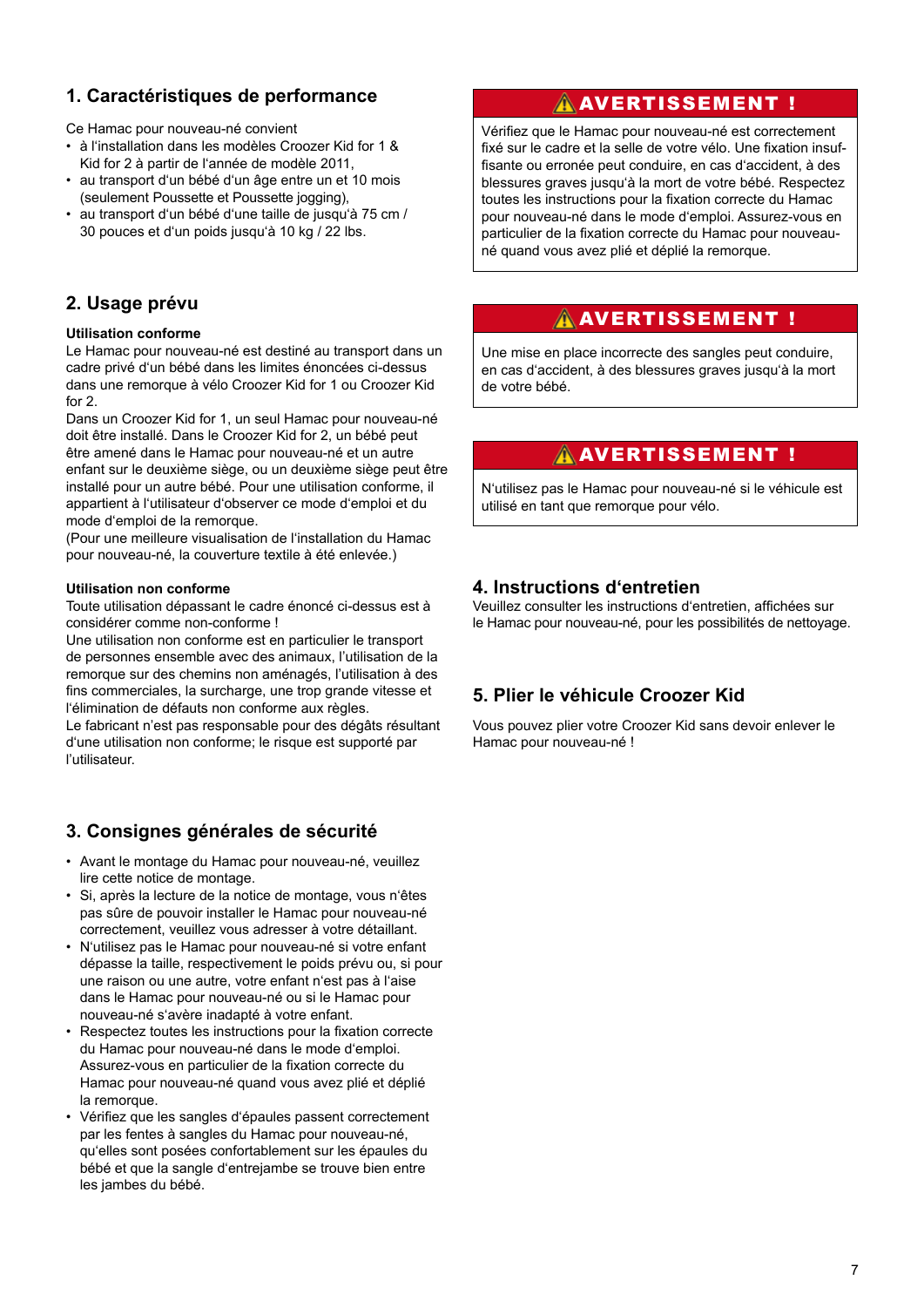











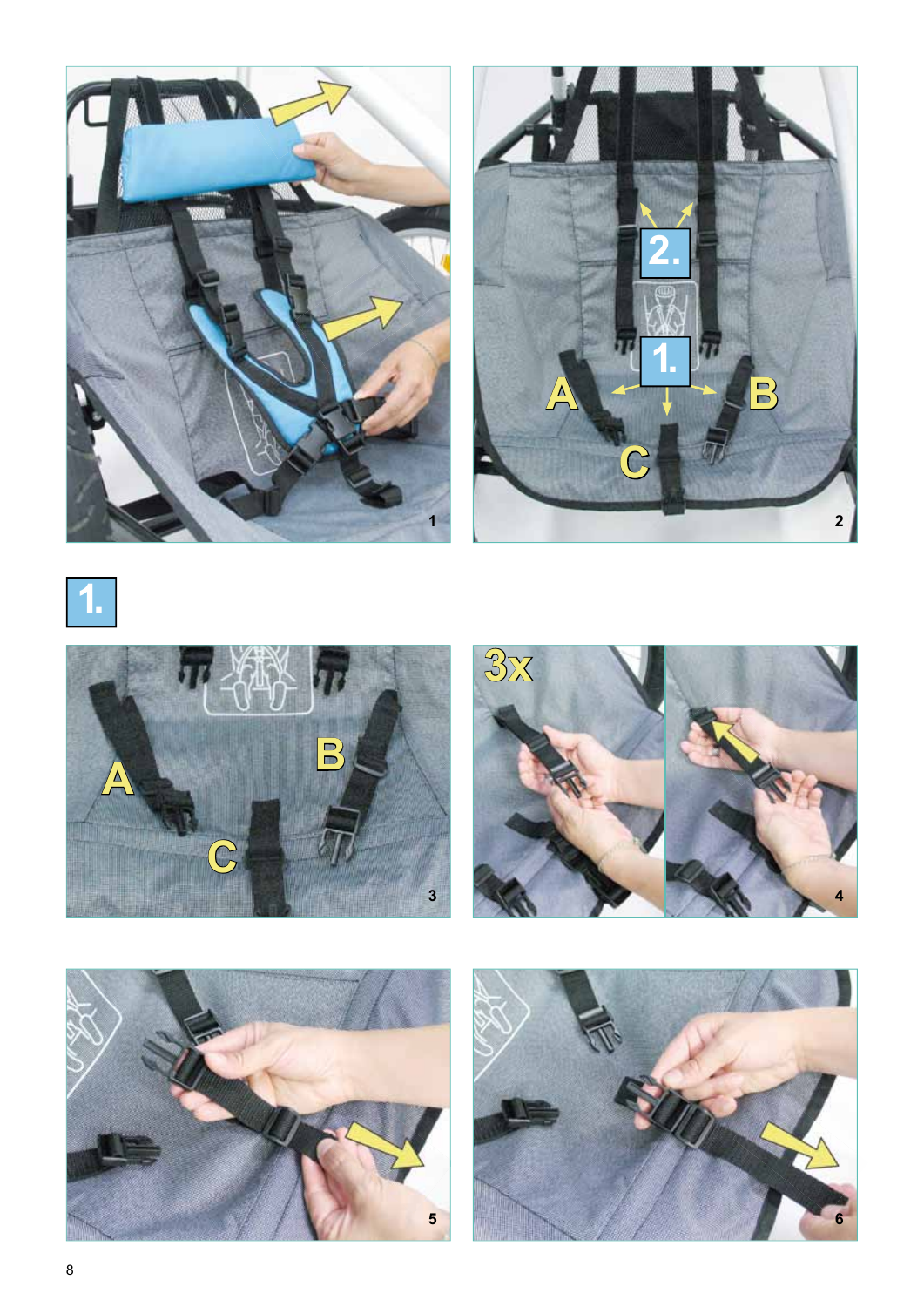













 **9**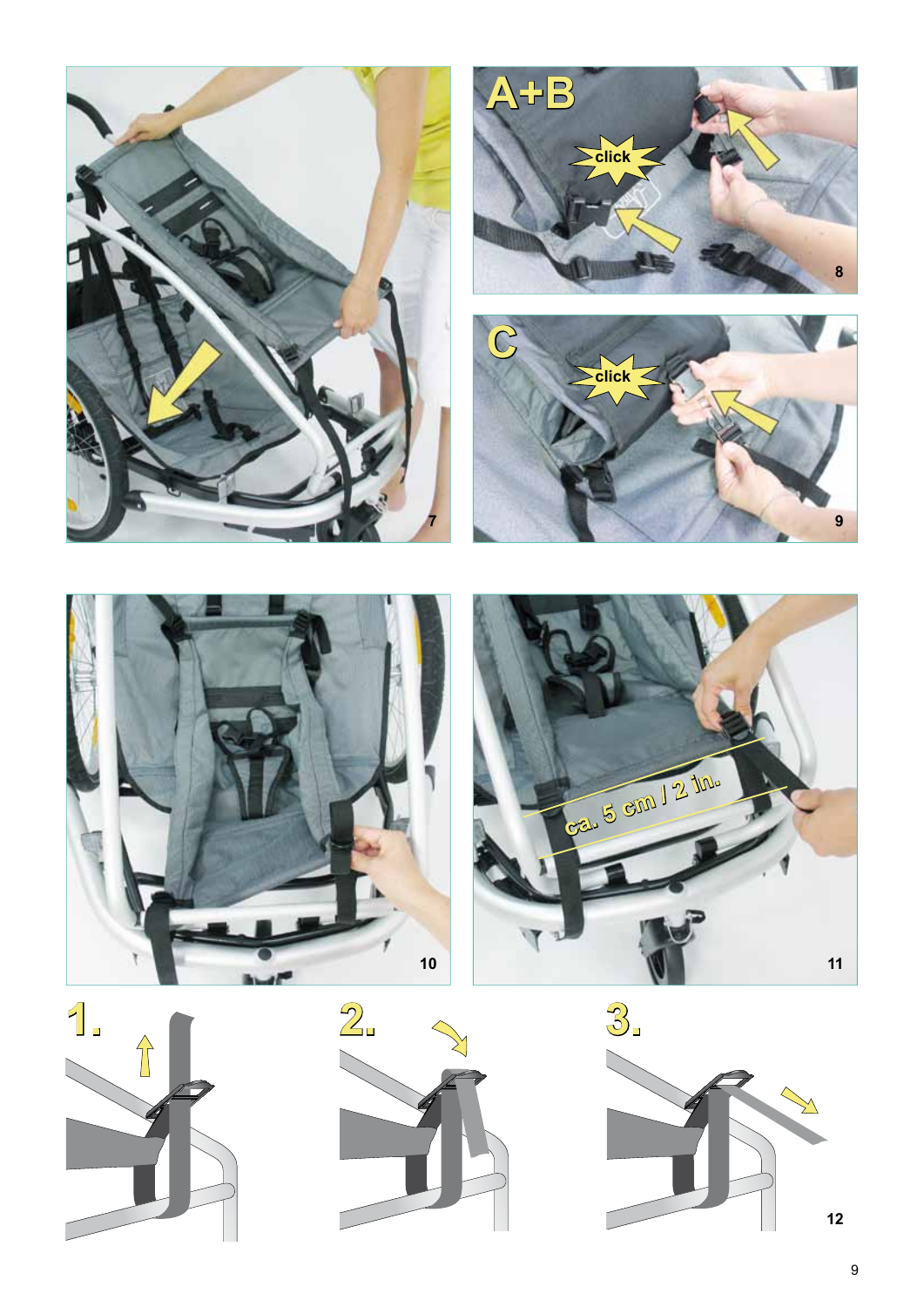



# **Kid for 1**



 **19**



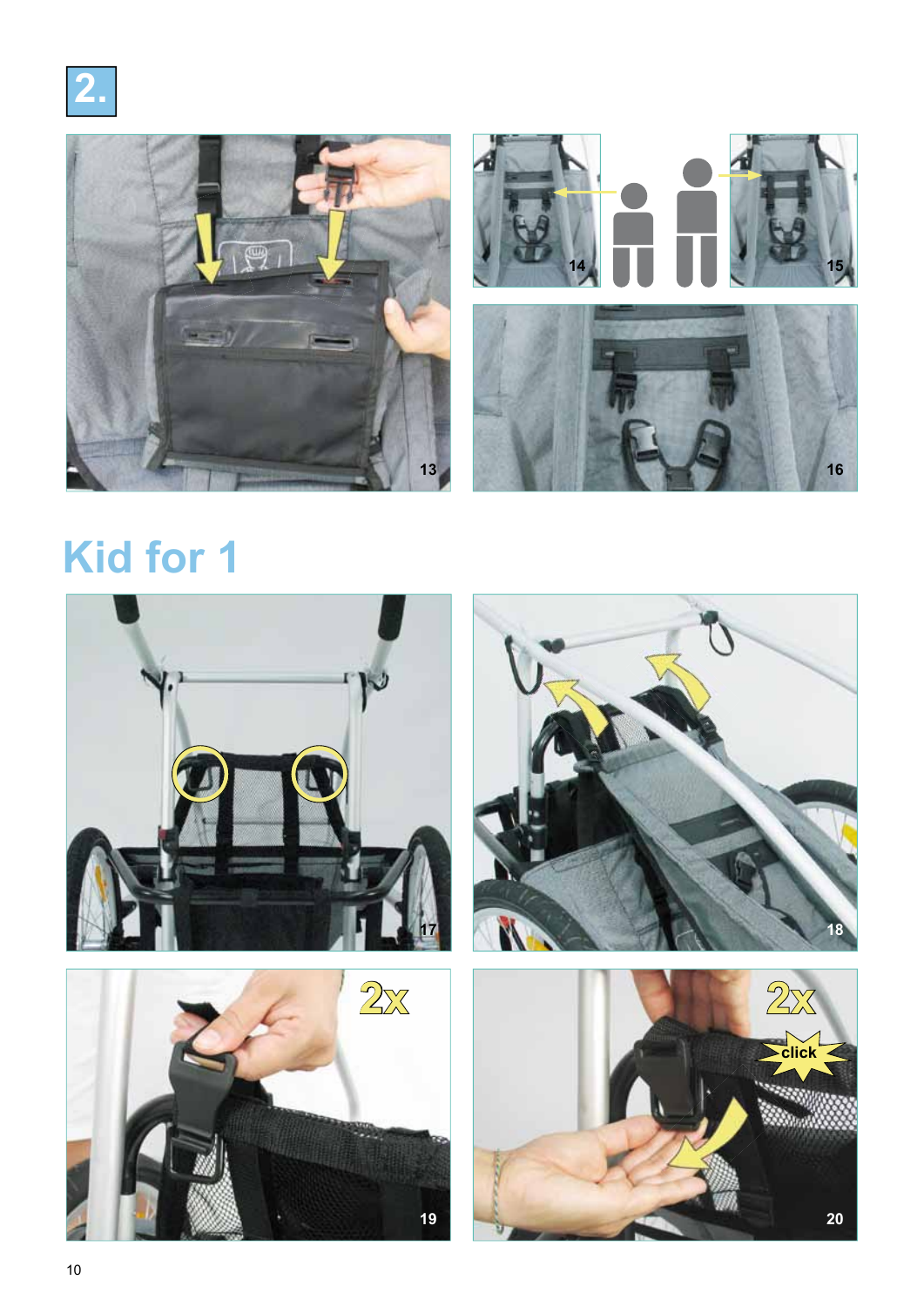## **Kid for 2**















## **Kid for 1 & 2**